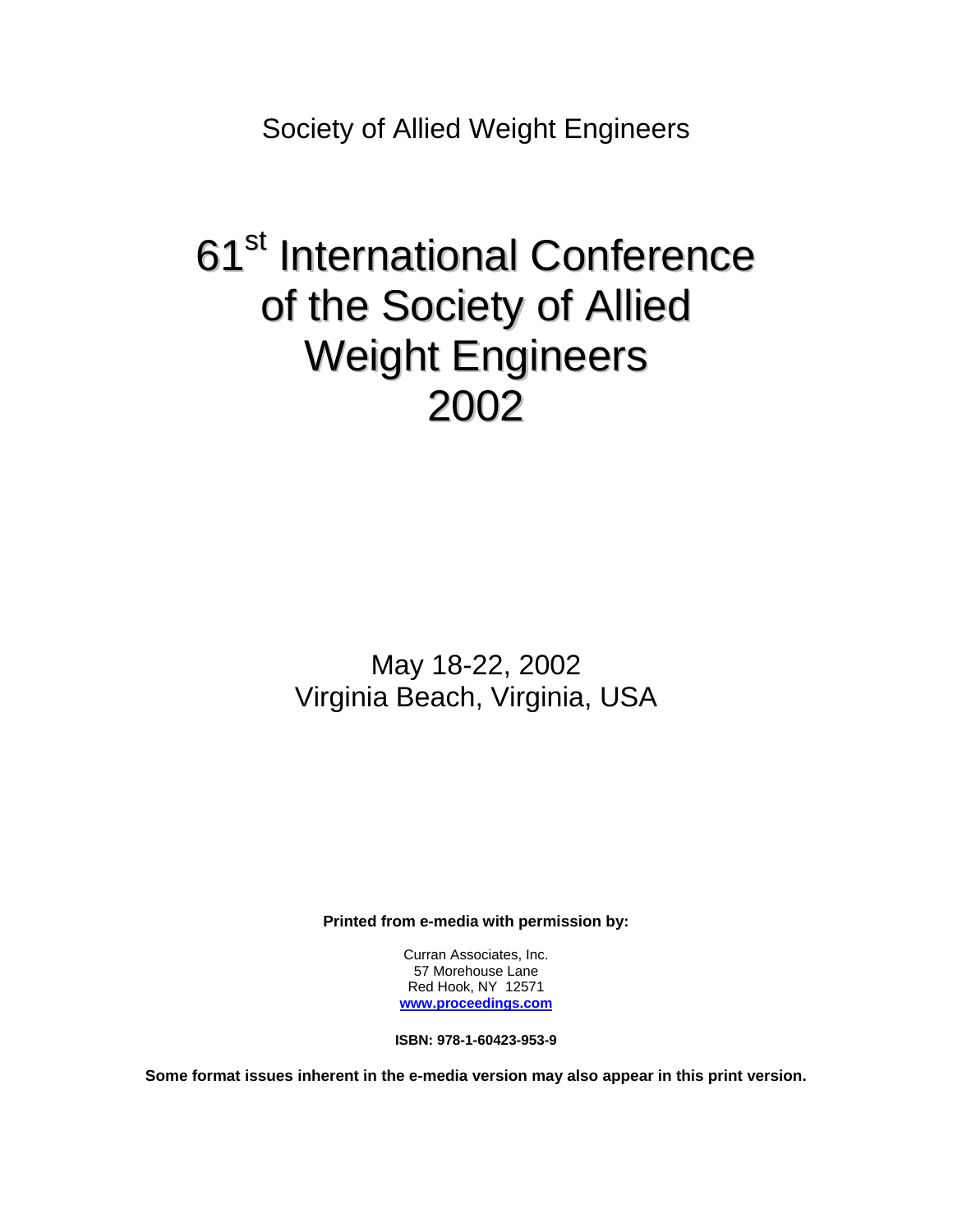## Society of Allied Weight Engineers

#### 61<sup>st</sup> International Conference of the Society of Allied Weight Engineers 2002

# **TABLE OF CONTENTS**

| Jeff Cerro, Zoran Martinovic, Philip Su, Lloyd Eldred                                                                    |  |
|--------------------------------------------------------------------------------------------------------------------------|--|
| Evolved Composite Structures On The Atlas V Launch Vehicle (Paper) 20<br>John J. Smith                                   |  |
| Evolved Composite Structures On The Atlas V Launch Vehicle (Presentation) 31<br>John J. Smith                            |  |
| lan O. Macconochie                                                                                                       |  |
| Thomas Greiner                                                                                                           |  |
| Enhanced Ship Structural Estimating Methods, Using The Navy's "Asset" Early<br>James David Mcwhite And Bruce Wintersteen |  |
| Thin-Wall And Thin-Floor Machining For Monolithic Large Structures  105<br>Angel Vazquez, Jr.                            |  |
| Jeremy Klein, Ernesto Aceves, Trevor Foster, Brad Beachler, Brian Tarango, Drew Huston                                   |  |
| Jeremy Klein, Ernesto Aceves, Trevor Foster, Brad Beachler, Brian Tarango, Drew Huston                                   |  |
| Kolby Keiser, Chris Droney, Nathan Schnaible, Chris Atkinson, Christopher Maglio, Dan<br>Salluce                         |  |
| Marie Daguia, Ray Schumacher                                                                                             |  |
| J. Lyle Bagley                                                                                                           |  |
| Obtaining Optimal Results With Filar Pendulums For Moment Of Inertia<br>David Lyons                                      |  |
| Measuring Weight And All Three Axes Of The Center Of Gravity Of A Rocket<br><b>Richard Boynton</b>                       |  |
| Runar Aasen                                                                                                              |  |
| George S. Johnston                                                                                                       |  |
| Han P. Bao, J.A. Samareh, R.P. Weston                                                                                    |  |